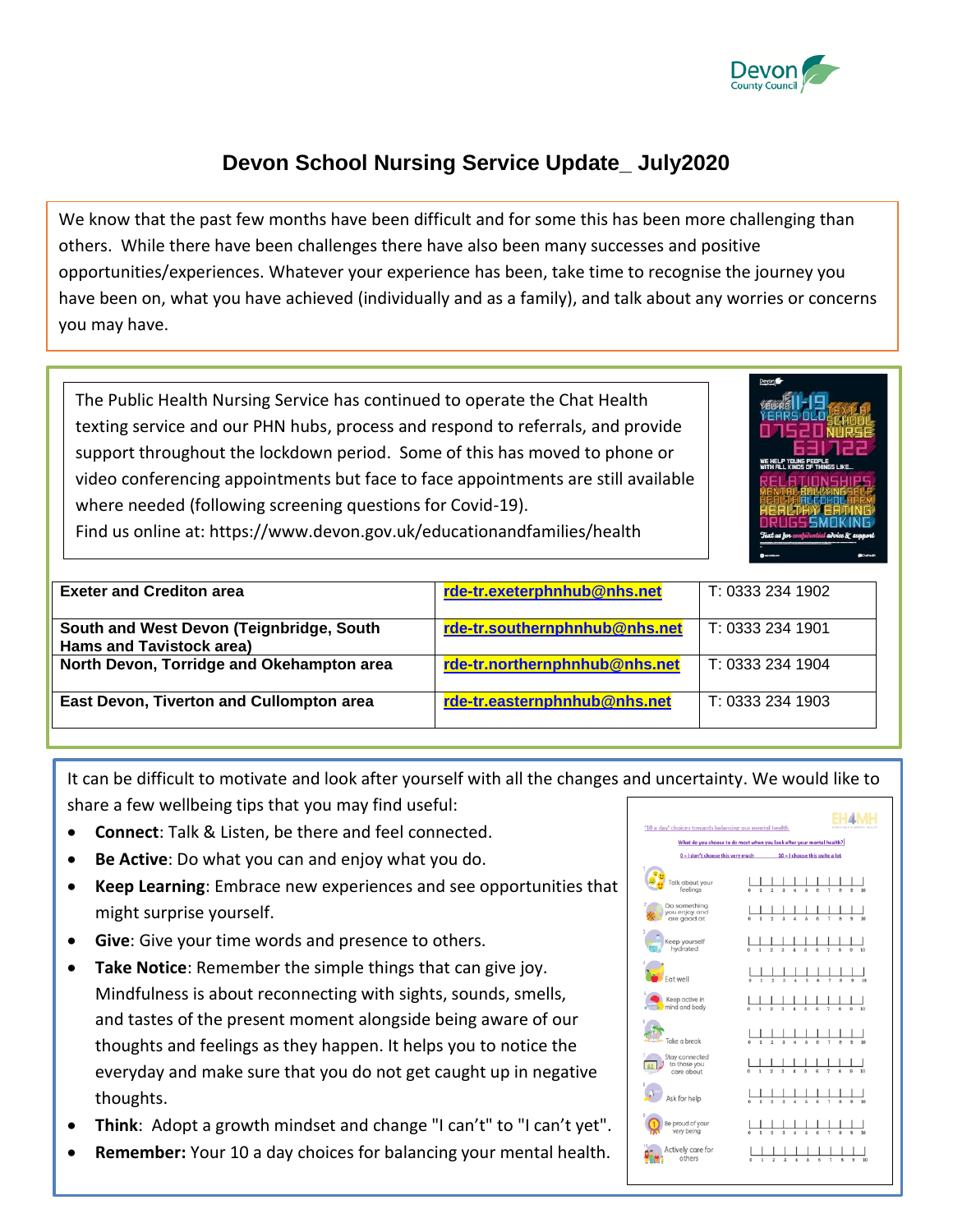

There are lots of sources of information and support available locally and nationally. A few examples are included below, or contact your School Nurse to find out more, or for more specific help.

| Websites                                             | Support                                                        |  |  |  |  |  |  |
|------------------------------------------------------|----------------------------------------------------------------|--|--|--|--|--|--|
| Happymaps www.happymaps.co.uk                        | TALK Free online parenting support for families with           |  |  |  |  |  |  |
| Young Minds https://youngminds.org.uk/               | children aged 0-19 provided by Action for Children             |  |  |  |  |  |  |
| Rise above (young people) - https://riseabove.org.uk | talk.actionforchildren.org.uk                                  |  |  |  |  |  |  |
| (Eat<br>Change4Life<br>well,<br>more)<br>move        | Kooth -www.kooth.com                                           |  |  |  |  |  |  |
| https://www.nhs.uk/change4life                       | Solihull online www.inourplace.co.uk (access code              |  |  |  |  |  |  |
| Vitamin<br>D<br>supplementation                      | TAMAR)                                                         |  |  |  |  |  |  |
| https://www.nhs.uk/conditions/vitamins-and-          | Space (13yrs+) Request call back (phone or text) with          |  |  |  |  |  |  |
| minerals/vitamin-d/                                  | youth worker https://spacepsm.org/                             |  |  |  |  |  |  |
| Physical<br>activity<br>https://www.nhs.uk/live-     | Children and<br><b>Families</b> Health<br>Devon<br>(CFHD)      |  |  |  |  |  |  |
| well/exercise/physical-activity-guidelines-children- | https://childrenandfamilyhealthdevon.nhs.uk/, Email            |  |  |  |  |  |  |
| and-young-people/                                    | CFHD.DevonSPA@nhs.net or phone on 03300 245 321.               |  |  |  |  |  |  |
| https://www.nhs.uk/live-well/sleep-and-<br>Sleep     | Childline https://www.childline.org.uk/                        |  |  |  |  |  |  |
| tiredness/healthy-sleep-tips-for-children/           | Domestic Abuse https://www.devon.gov.uk/dsva/                  |  |  |  |  |  |  |
| Pinpoint - https://www.pinpointdevon.co.uk/          | <b>Information</b><br>Advice<br>Devon<br>and<br><b>Support</b> |  |  |  |  |  |  |
| Offer<br><b>SEND</b><br>Devon<br>Local               | https://www.devonias.org.uk/                                   |  |  |  |  |  |  |
| http://www.devonservices.org.uk/service/devon-       | <b>Adult</b><br>health<br>mental                               |  |  |  |  |  |  |
| local-offer/                                         | https://www.talkworks.dpt.nhs.uk/                              |  |  |  |  |  |  |
| Self<br>(Primary)<br>pack)<br>care                   | One Small Step (supporting adult lifestyle changes)            |  |  |  |  |  |  |
| https://www.annafreud.org/schools-and-               | https://www.onesmallstep.org.uk/                               |  |  |  |  |  |  |
| colleges/resources/selfcaresummer-primary-pack/      | Devon Early Help https://www.dcfp.org.uk/early-                |  |  |  |  |  |  |
| Self<br>(Secondary<br>pack)<br>care                  | help/                                                          |  |  |  |  |  |  |
| https://www.annafreud.org/schools-and-               |                                                                |  |  |  |  |  |  |
| colleges/resources/selfcaresummer-secondary-pack/    |                                                                |  |  |  |  |  |  |
|                                                      |                                                                |  |  |  |  |  |  |

While it's now time to enjoy a well-deserved Summer break, we've included below some tips and useful sources of information and advice for getting ready for returning to (or starting) school in September. However, if you have a more specific concern please contact your school to discuss and you can also contact your School Nurse team, or other professionals who may be supporting you, for further advice/support.

**Starting school** - [https://www.pacey.org.uk/Pacey/media/Website-files/school%20ready/12977-Pacey-Starting-](https://www.pacey.org.uk/Pacey/media/Website-files/school%20ready/12977-Pacey-Starting-School-Together-Booklet-A5.pdf)[School-Together-Booklet-A5.pdf](https://www.pacey.org.uk/Pacey/media/Website-files/school%20ready/12977-Pacey-Starting-School-Together-Booklet-A5.pdf)

- https://www.theschoolrun.com/expert-tips-settling-your-child-school

**Secondary transition** - <https://www.bbc.co.uk/bitesize/articles/znncpg8>

- **[https://www.babcockldp.co.uk/cms/articles/send-file/cf55b8d7-e48e-4b0b-b829-](https://www.babcockldp.co.uk/cms/articles/send-file/cf55b8d7-e48e-4b0b-b829-17d732746223/1) [17d732746223/1](https://www.babcockldp.co.uk/cms/articles/send-file/cf55b8d7-e48e-4b0b-b829-17d732746223/1)**

**Moving Schools** - https://www.childline.org.uk/info-advice/school-college-and-work/school-college/movingschools/#Tipsforstartinganewschool

Babcock - https://www.babcockldp.co.uk/campaigns/coronavirus-support-for-schools-parents-and-pupils